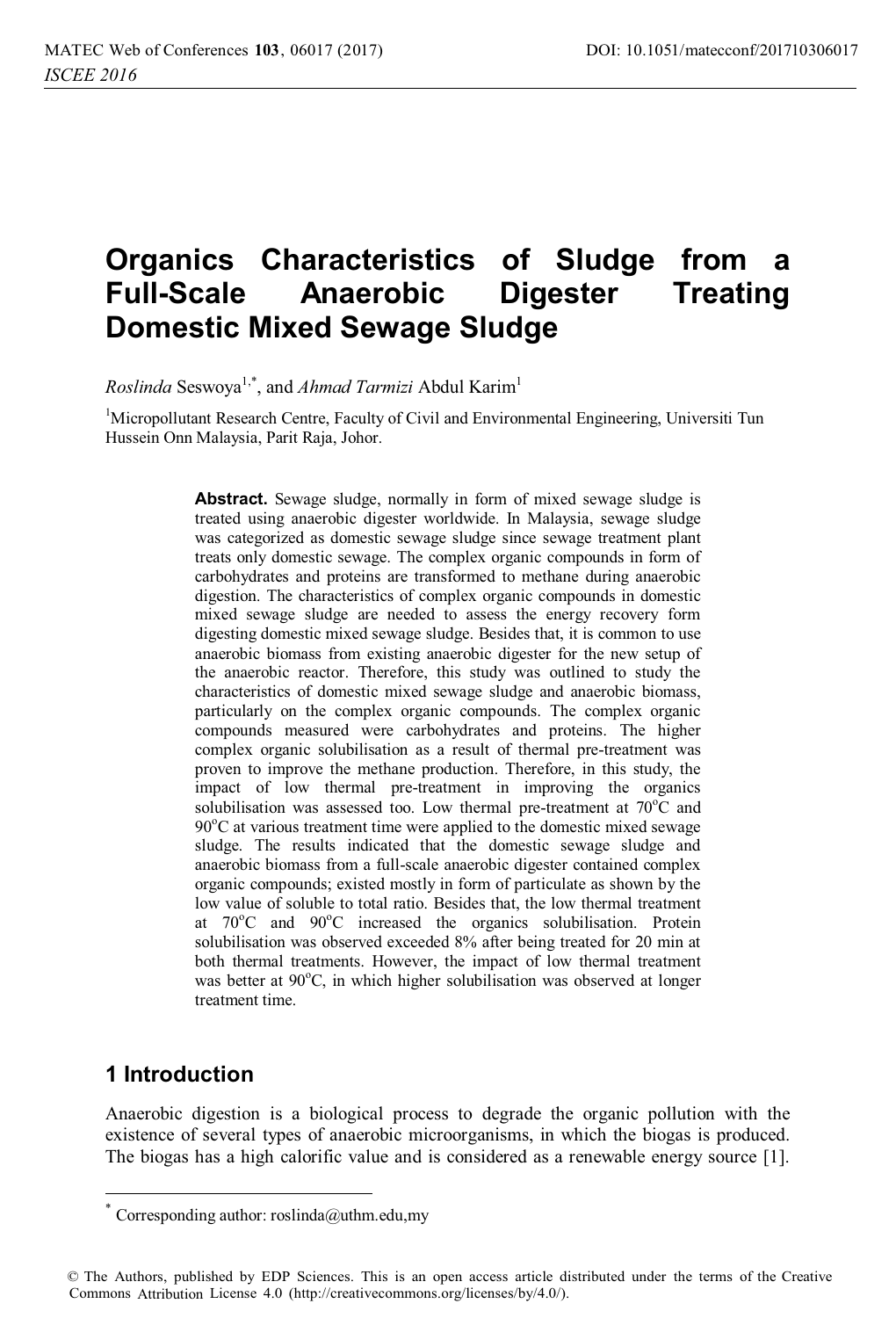The airtight tanks are used for anaerobic digestion. Many types of the organic material can be digested, except for stable woody materials. The lignin in the stable wood is hard to be degraded by the anaerobic micro-organisms lignin [1]. Substrate to anaerobic digester varies including landfill leachate, and sewage sludge [2], [3].

Asia Pacific Economic Cooperation (APEC) economies (including Malaysia) have made commitments to promote renewable power generation and have implemented a variety of policies to support wider adoption of renewable technologies [4]. This energy policy will shape the region's' energy future. According to Kumaran [5], if entire sewerage system in Malaysia adopts anaerobic digestion, the methane (renewable energy) from sewage sludge is estimated as  $1,132,512.50 \text{ m}^3 \text{ CH}_4$  /day and the energy production is 4.75 GW.h/day. Unfortunately, only few sewage treatment in Malaysia adopting the anaerobic digestion. Anaerobic digester in Jelutong Sewage Treatment Plant (STP) was producing an average of 800 m<sup>3</sup>/day biogas, used for lighting within the plant compounds, odor control system and lift for the digester equipment building, consequently complying with the sustainability principle [6]. It is a huge economical loss to neglect application of anaerobic digester for sewage treatment because this technology able to reduce sludge volume; by reducing of about 30% of the organic load (part of the solid organic matter is converted into gas) besides producing renewable energy (biogas) [7].

Despite the advantages of anaerobic digestion as mentioned above, the long retention time (typical 20–30 days) and less organic reduction were the major drawbacks of this anaerobic digestion. Appels [1] reported that organics reduction from sewage sludge through anaerobic digestion is limited to about 50% even after 20 days residence time. During the anaerobic digestion of complex organic matter, the hydrolysis is always the ratelimiting state. Therefore the optimization of the anaerobic digestion process strongly depends on the increase in hydrolysis efficiency [1, 8]. Moreover, the good contact between substrate and biomass is a crucial key in hydrolysis [9].

Pre-treatment is a method to improve hydrolysis, in which sewage sludge disintegration is achieved before entering the digester. In comparison with other methods of pretreatment, thermal pre-treatment has been considered to be a more promising technique [10, 11]. Most of the pre-treatments have only been applied to sewage secondary sludge (or waste activated sludge, WAS), due to the difficulty of sewage secondary sludge digestibility compared to sewage primary sludge. According to Jones [12], the gas yield (volume gas / volume sludge) from the digestion of WAS at 10 days solids retention time (SRT) is approximately four-fold lesser than what was observed from the digestion of primary sludge. Low thermal pre-treatment  $(< 100^{\circ}$ C) was able to increase the solids and organic solubilisation of sewage sludge [13-16]. The higher organic soluble enhance the hydrolysis step consequently increased methane production [13, 17].

There are nine (9) options for energy recovery from sewage sludge (from the organic compounds in sewage sludge) including anaerobic digestion of sewage sludge, production of biofuels from sewage sludge, and direct production of electricity from sewage sludge in microbial fuel cells [18]. Biogas production is directly influenced by the type of sludge and the operating conditions of the digester. For a mixture of primary and secondary sludge the gas production amounts to approximately 1  $m<sup>3</sup>$  of biogas/kg of organic solids biodegraded [4]. It is necessary to measure the composition of the sewage sludge to assess the options for energy recovery from sewage sludge as a sole substrate, particularly on the complex organic concentration. The pathway of the transformation of complex organic to biogas is established [19]. Therefore, the aim of this study was to characterize the domestic mixed sewage sludge and anaerobic biomass from the full-scale anaerobic digester particularly on the organic compounds, in which very few studies on this subject were reported. In addition, this study also investigated the impact of low thermal pre-treatment on the domestic mixed sewage sludge characteristics.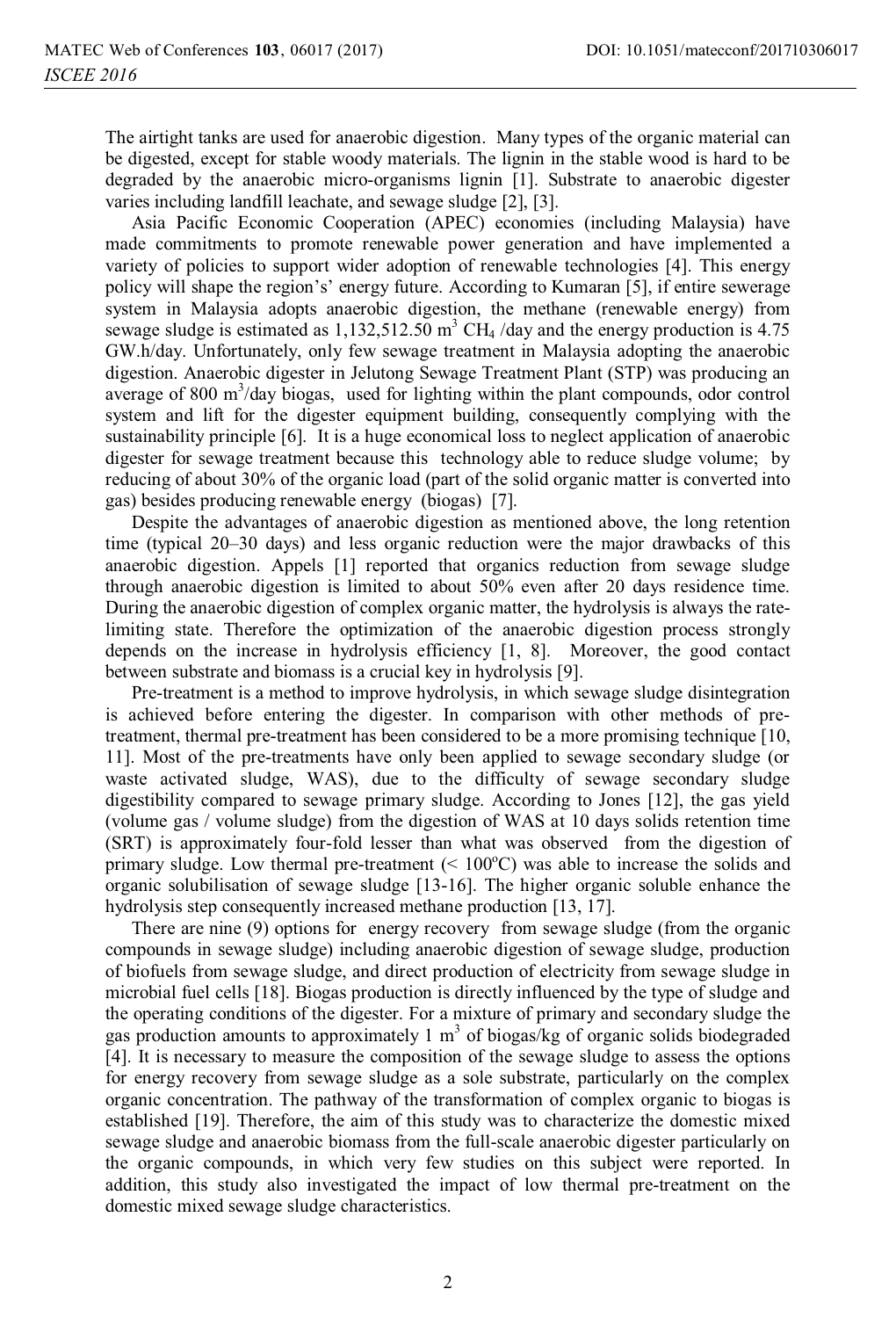### **2 Material and Methods**

#### **2.1 Sample Collection**

Two types of sample were taken from the full-scale local anaerobic digester treating the domestic mixed sewage sludge located in Malaysia. The domestic mixed sewage sludge (DMS), which goes directly into the anaerobic digester and anaerobic biomass or anaerobically digested sludge (AnDS) were collected at each sampling day. AnDS was taken from the anaerobic digester itself. The sludge was stored at  $4^{\circ}$ C in the laboratory before use.

### **2.2 Preparation for pre-thermally treated domestic mixed sewage sludge (DMS)**

After being stored at  $4^{\circ}$ C for a short time (< 24 hours), the low thermal pre-treatment was applied to the DMS to investigate the effects of low thermal pre-treatment, particularly on organics solubilisation. Low thermal pre-treatment is expected to increase the organic solubilisation of domestic mixed sewage sludge.

The thermal pre-treatments were carried out using a thermostatic water bath operated at a temperature of 70°C and 90°C respectively. The procedures for preparing the prethermally treated DMS were described by Roslinda [20]. According to Salsabil, [21], the organic solubilisation ( $S_X$  in %), can be calculated as below:

$$
S_x = \left(\frac{x_s - x_{so}}{x_{PO}}\right) x 100\%
$$
 (1)

where,

- $X =$  represents either COD, proteins or carbohydrates concentration.
- $X<sub>S</sub>$  = soluble concentration
- $X_{SO}$  = initial soluble concentration
- $X_{PO}$  = initial particulate concentration

#### **2.3 Analytical method**

Untreated DMS, pre-thermally treated DMS, and AnDS were analyzed for chemical oxygen demand, carbohydrate, and proteins. The analytical method for that parameter was described previously by Seswoya [22]. The sample for determination of the soluble concentration of chemical oxygen demand (COD), carbohydrates, and proteins were firstly centrifuged at 10000 rpm for 10 min, then filtered through a cellulose acetate filter of 0.45μm pore size prior to analysis [23, 24].

DR 6000 UV-Vis spectrophotometer, DRB200 Reactor (digester) and COD vial (TNT plus 822) were used for total and soluble COD determination, based on Reactor Digestion Method which was approved by USEPA.

# **3 Results and Discussion**

#### **3.1 AnDS Characteristics**

Table 1 showed the ratios of soluble to particulate of each measured parameters. The ratios of soluble COD to total COD (SCOD/TCOD) were low. This was also observed for the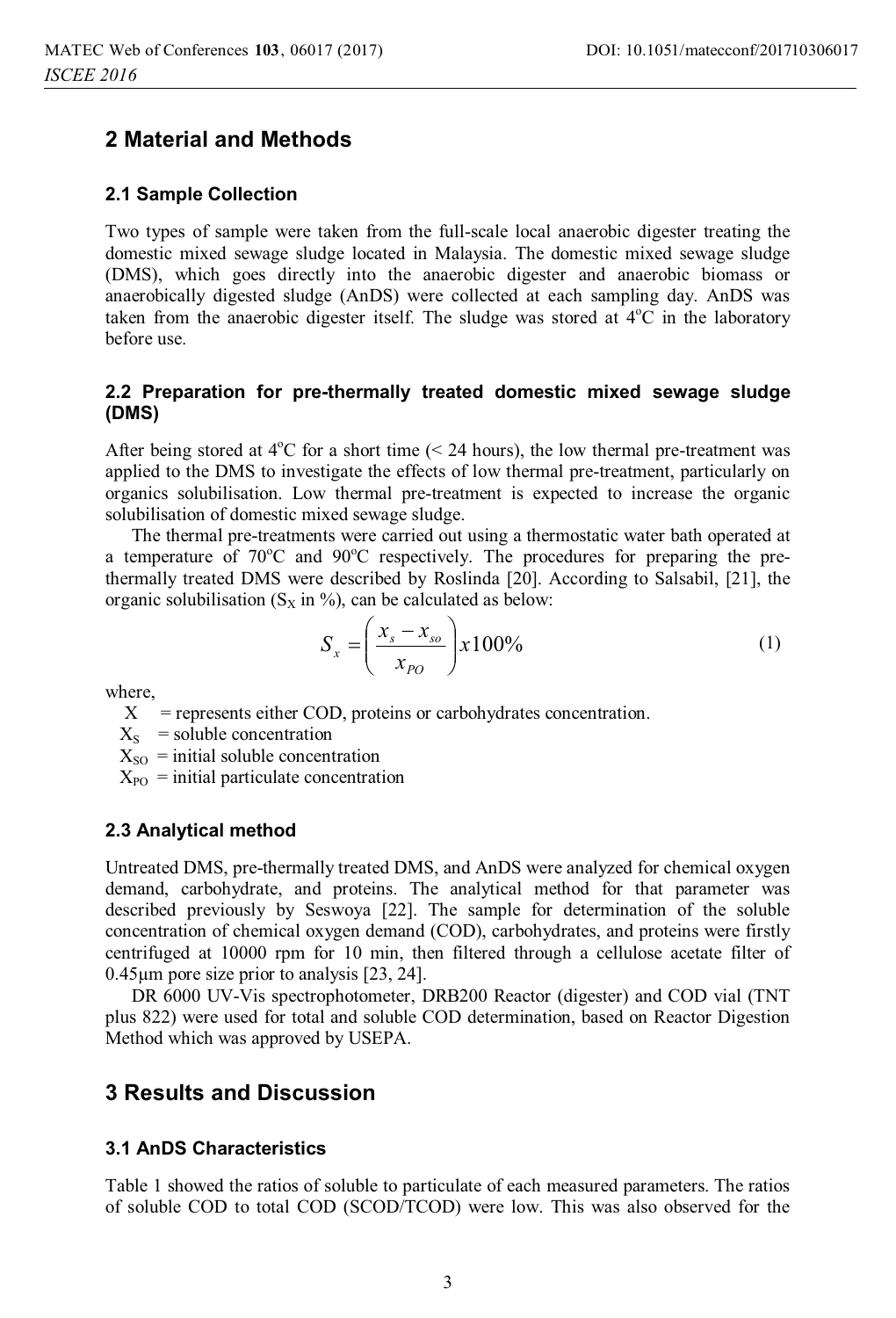AnDS originated from lab-scale continuous stirred tank reactor operated at mesophilic temperature ( $37^0$ C and  $35^0$ C) treating sewage sludge (mixed and waste activated sludge) [25,26,15,16]. AnDS also contained carbohydrates and proteins. AnDS from this study having higher protein than carbohydrate, which is opposite to what was observed by Lu [26] Astals [25] in which AnDS the in their study originated from lab-scale continuous stirred tank reactor. The lower concentration of soluble form of COD, carbohydrates, and proteins showed that the organics mostly existed in the form of a particulate. This was also observed by Astals [25] and Lu [26] previously.

| <b>Parameters</b>             | <b>Sampling date</b> |        |  |
|-------------------------------|----------------------|--------|--|
|                               | 27/7/15              | 1/9/15 |  |
| SCOD / TCOD                   | 0.14                 | 0.09   |  |
| SProteins / TProtein          | 0.05                 | 0.04   |  |
| SCarbohydrate / TCarbohydrate | 0.03                 | 0.05   |  |

**Table 1.** Soluble to total ratio of measured organic compounds in untreated AnDS

The data presented in the table were calculated from the average value from three sample

### **3.2 DMS Characteristics**

The ratio of SCOD/TCOD ranged from 0.07 to 0.11. In previous work of Astals [25], three different municipal mixed sewage sludge were having SCOD/TCOD equals to 0.07. SCOD/TCOD value which is low as 0.04 was also observed from municipal mixed sewage sludge [27]. Proteins are higher in DMS than carbohydrates. The similar observation was observed when the municipal mixed sewage sludge and municipal secondary sewage sludge were studied [10, 21]. However, this organic compounds existed in the form of particulate as shown by the low value of soluble to particulate ratios.

|  | Table 2. Soluble to total ratio of measured organic compounds in untreated DMS |
|--|--------------------------------------------------------------------------------|
|--|--------------------------------------------------------------------------------|

| <b>Parameters</b>               | <b>Sampling date</b> |        |  |  |
|---------------------------------|----------------------|--------|--|--|
|                                 | 27/7/15              | 1/9/15 |  |  |
| SCOD/TCOD                       | 011                  | 0.07   |  |  |
| SProteins / TProteins           | 0.03                 | 0.02   |  |  |
| SCarbohydrates / TCarbohydrates | 0.05                 | 0.01   |  |  |

The data presented in the table were calculated from the average value from three samples

#### **3.3 Pre-thermally treated DMS Characteristics**

Thermal treatment on DMS was performed for two different temperatures and several treatments period. An overview of the results is shown in Table 3. The thermal treatment released the monitored component to the water phase as indicated by the improved soluble to the total ratio as compared to the ratio from raw DMS at each sampling. The soluble COD was higher at  $90^{\circ}$ C compared to  $70^{\circ}$ C, which is almost twofold, although the treatment period was 20 min. Generally, the soluble COD and soluble carbohydrate were greater at the longer treatment time regardless the temperature. However, the highest values were observed at pre-treatment of  $90^{\circ}$ C.

Applying Equation (1) to appropriate data (data not presented), the COD, proteins, and carbohydrates solubilisation were calculated as shown in Table 4. Fig. 1 showed the graphical illustration of organics solubilisation affected by the low thermal pre-treatment. At both temperatures ( $70^{\circ}$ C and  $90^{\circ}$ C), the solubilisation of COD and complex organics compounds were observed at each temperature. The gradually increased solubilisation was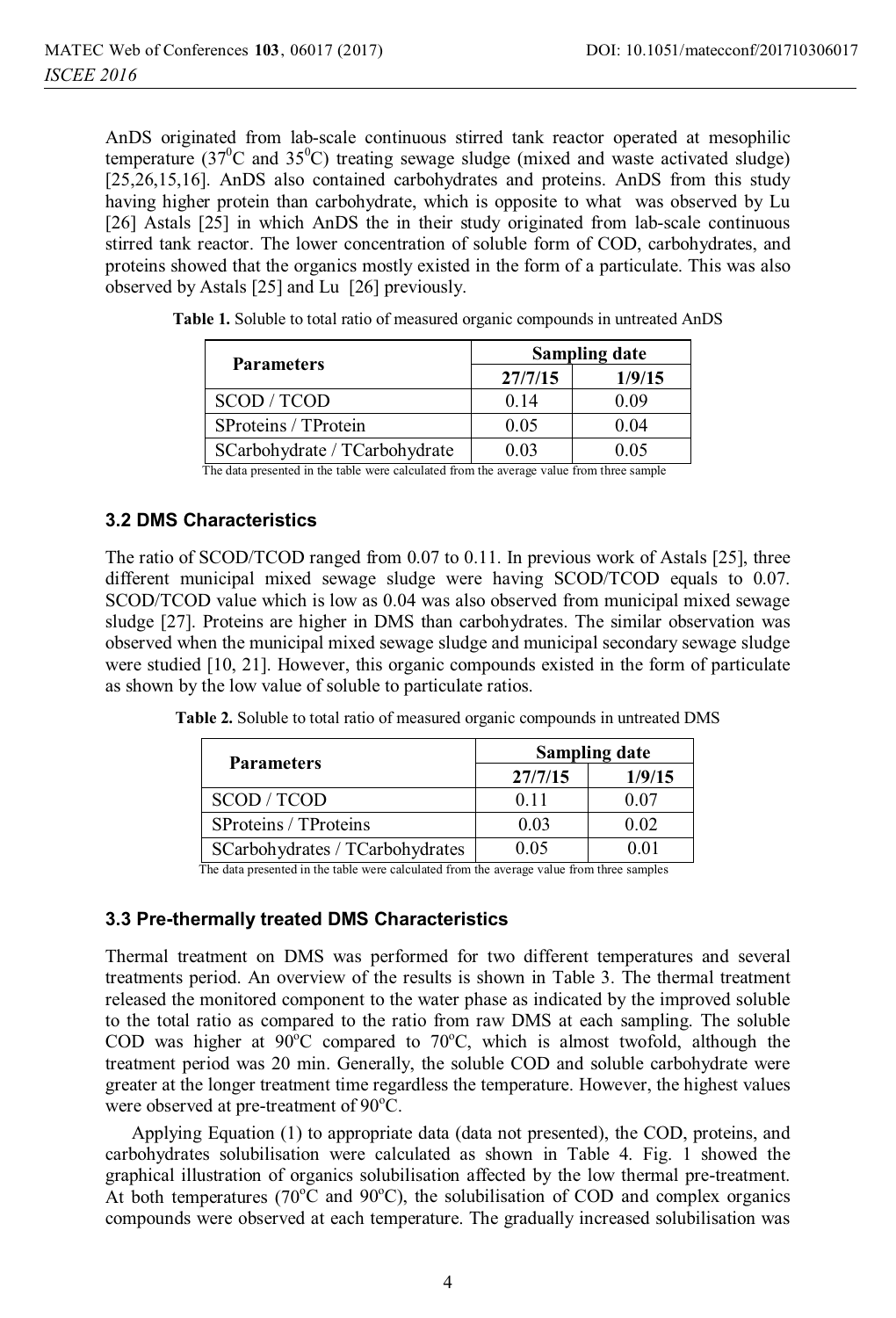consistently observed for proteins at both pre-treatment conditions. Meanwhile, the carbohydrate solubilisation fluctuated at pre-treatment of  $70^{\circ}$ C. The remarkable changes of carbohydrate solubilisation were observed at pre-treatment at 90°C compared to thermal treatment at 70°C. The Amadori compounds or melanoidin as a result of the reactions of soluble carbohydrate with themselves or soluble protein was not observed in this study due to the pre-thermally DMS supernatant remained transparent and did not turn brown after treatment to form the Amadori compounds or melanoidins is not observed.

|                                                                                                                                                                                                                                                                                                                                                                          |                      | Sampling date: 27/7/15 |                      | Sampling date: 1/9/15 |                      |                      |
|--------------------------------------------------------------------------------------------------------------------------------------------------------------------------------------------------------------------------------------------------------------------------------------------------------------------------------------------------------------------------|----------------------|------------------------|----------------------|-----------------------|----------------------|----------------------|
| <b>Parameters</b>                                                                                                                                                                                                                                                                                                                                                        | <b>DMS</b>           | <b>DMS</b>             | <b>DMS</b>           | <b>DMS</b>            | <b>DMS</b>           | <b>DMS</b>           |
|                                                                                                                                                                                                                                                                                                                                                                          | 7020                 | 7040                   | 7060                 | 9020                  | 9040                 | 9060                 |
| Total COD,                                                                                                                                                                                                                                                                                                                                                               | $9.61 \pm$           | $8.83 \pm$             | $7.35 \pm$           | $16.30 \pm$           | $20.60 \pm$          | $17.78 \pm$          |
| TCOD(g/L)                                                                                                                                                                                                                                                                                                                                                                | 0.05                 | 0.11                   | 0.00                 | 0.07                  | 0.00                 | 0.10                 |
| Soluble COD,                                                                                                                                                                                                                                                                                                                                                             | $1.95 \pm$           | $1.84 \pm$             | $1.57 \pm$           | $3.32 \pm$            | $3.48 \pm$           | $3.69 \pm$           |
| SCOD(g/L)                                                                                                                                                                                                                                                                                                                                                                | 0.07                 | 0.00                   | 0.00                 | 0.01                  | 0.01                 | 0.00                 |
| SCOD / TCOD                                                                                                                                                                                                                                                                                                                                                              | 0.20                 | 0.21                   | 0.21                 | 0.20                  | 0.17                 | 0.21                 |
| Total Proteins,<br>TProteins<br>(mg/L)                                                                                                                                                                                                                                                                                                                                   | 3850.33<br>± 124.03  | 3138.33<br>± 45.79     | 2625.00<br>± 91.02   | 2532.50<br>± 1.73     | 3007.00<br>± 38.16   | 2257.33<br>± 33.39   |
| Soluble Proteins<br>SProtein<br>(mg/L)                                                                                                                                                                                                                                                                                                                                   | $467.80 \pm$<br>2.13 | 548.97 $\pm$<br>6.32   | 545.65 $\pm$<br>6.03 | 457.63<br>$\pm 2.91$  | $500.52 \pm$<br>0.06 | 556.48 $\pm$<br>2.95 |
| SProteins / TProteins                                                                                                                                                                                                                                                                                                                                                    | 0.12                 | 0.17                   | 0.21                 | 0.18                  | 0.17                 | 0.25                 |
| Total Carbohydrates,<br>TCarbohydrates<br>(mg/L)                                                                                                                                                                                                                                                                                                                         | $281.83 \pm$<br>6.53 | $271.17 \pm$<br>6.81   | $48.67 \pm$<br>0.29  | $780.50 \pm$<br>7.81  | 1246.00<br>± 23.26   | $917.00 \pm$<br>3.28 |
| Soluble Carbohydrates,<br>SCarbohydrates,<br>(mg/L)                                                                                                                                                                                                                                                                                                                      | $8.62 \pm$<br>0.41   | $38.75 \pm$<br>0.33    | $23.00 \pm$<br>0.33  | $125.65 \pm$<br>3.96  | $128.02 \pm$<br>0.56 | $136.57 \pm$<br>2.24 |
| SCarbohydrates /<br>TCarbohydrates<br>$\mathbf{D}$ $\mathbf{D}$ $\mathbf{M}$ $\mathbf{C}$ $\mathbf{D}$ $\mathbf{D}$ $\mathbf{D}$ $\mathbf{D}$ $\mathbf{D}$ $\mathbf{D}$ $\mathbf{D}$ $\mathbf{D}$ $\mathbf{D}$ $\mathbf{D}$ $\mathbf{D}$ $\mathbf{D}$ $\mathbf{D}$ $\mathbf{D}$ $\mathbf{D}$ $\mathbf{D}$ $\mathbf{D}$ $\mathbf{D}$ $\mathbf{D}$ $\mathbf{D}$ $\mathbf{$ | 0.03                 | 0.14                   | 0.47                 | 0.16                  | 0.10                 | 0.15                 |

**Table 3.** Organic characteristics of pre-thermally treated DMS

1) DMS 7020 is referring to the domestic mixed sewage sludge treated at 70°C for 20 minutes. Using this description all the sample were labeled accordingly.

2) DMS 9020 is referring to the domestic mixed sewage sludge treated at 90°C for 20 minutes. Using this description all the sample were labeled accordingly.

3)  $9.61 \pm 0.05 = \text{average} \pm \text{stdev}$ .

4) The coefficient of variation (CV) for each data is less than  $5\%$ . (CV <  $5\%$ )

At treatment time of 60 min at 90°C, protein solubilisation has exceeded 14%. Meanwhile at similar treatment time at 70°C, protein solubilisation reduced almost 5%. The COD solubilisation seem to be low at the temperature of  $70^{\circ}$ C even after the treatment time increased to 60 min. This was not observed for COD solubilisation of thermal treatment at 90°C. On contrary, the COD solubilisation increased gradually over the treatment time.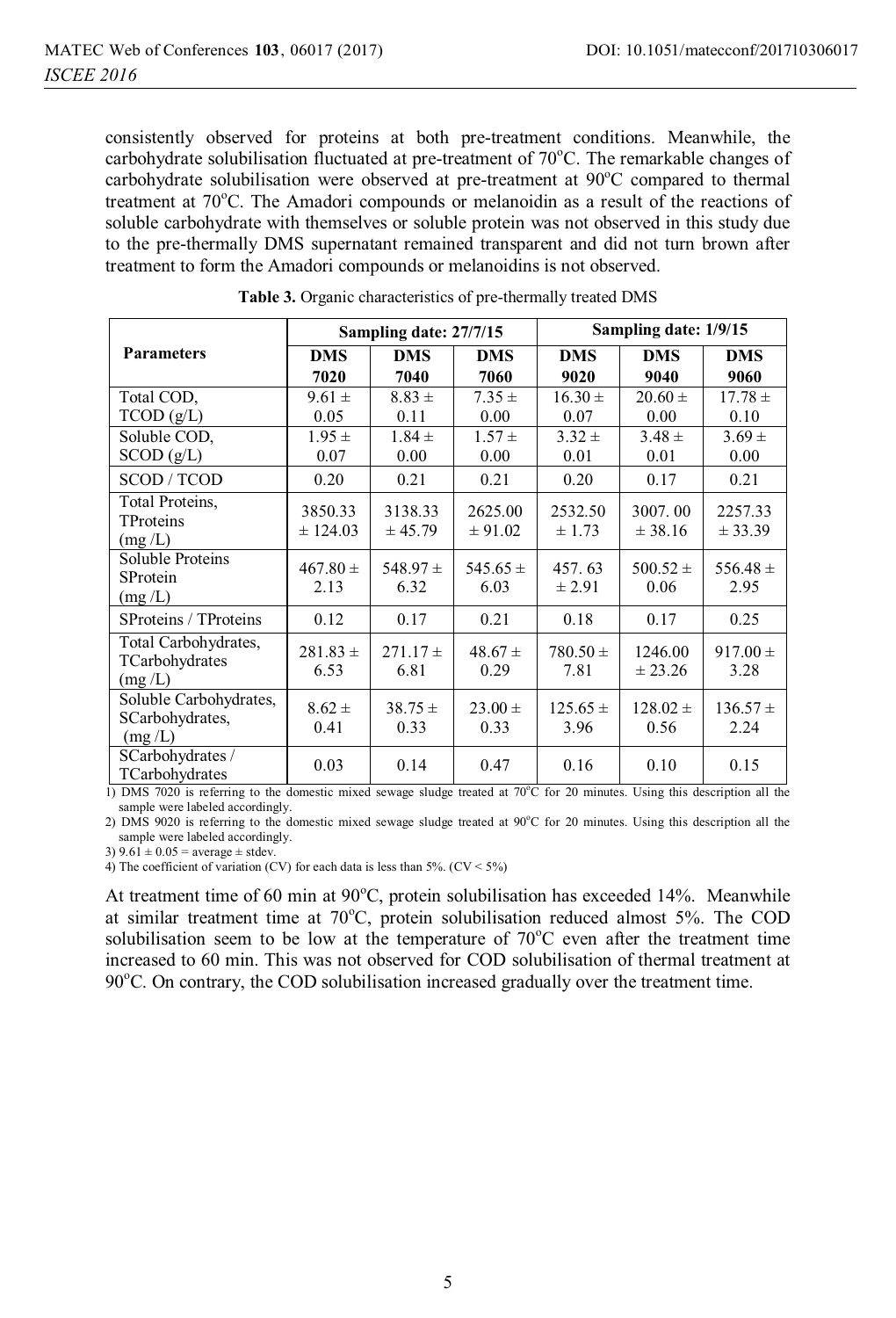| <b>Sampling Date</b>             |               | 27/7/15<br>1/9/15  |                    |                    |                    |                    |                    |
|----------------------------------|---------------|--------------------|--------------------|--------------------|--------------------|--------------------|--------------------|
| Sample ID                        |               | <b>DMS</b><br>7020 | <b>DMS</b><br>7040 | <b>DMS</b><br>7060 | <b>DMS</b><br>9020 | <b>DMS</b><br>9040 | <b>DSS</b><br>9060 |
| Organic<br>Solubilisation<br>(%) | <b>COD</b>    | 8.90               | 7.77               | 5.01               | 7.55               | 8.26               | 9.18               |
|                                  | Carbohydrates | $-2.82$            | 4.37               | 0.61               | 8.75               | 8.94               | 9.62               |
|                                  | Proteins      | 8.40               | 10.34              | 10.26              | 12.49              | 13.80              | 15.52              |

| Table 4. Organics solubilisation |  |
|----------------------------------|--|
|                                  |  |

1) DMS 7020 is referring to the domestic mixed sewage sludge treated at 70 $^{\circ}$ C for 20 minutes. Using this description all the sample were labeled accordingly.

2) DMS 9020 is referring to the domestic mixed sewage sludge treated at  $90^{\circ}$ C for 20 minutes. Using this description all the sample were labeled accordingly.

3) All date presented in the table are calculated using average data.

4) The solubilisation in negative is showing that the soluble concentration of monitored parameter is less than what was observed from the non-treated sample.



Fig. 1. Solubilisation Changes due to low thermal pre-treatment a)  $70^{\circ}$ C and b)  $90^{\circ}$ C

# **4 Conclusions**

The present paper studied the characteristics of AnDS and DMS originated from full-scale anaerobic digester treating domestic mixed sewage sludge. It was seen that the AnDS also contained carbohydrates and protein, less than what was observed in DMS. Generally, the treatment operations and conditions would influence the characteristics of DMS and AnDS. The paper also presented the studies of the application of low temperatures (70°C and 90°C) as a pre-treatment method, to improve the hydrolysis prior to anaerobic digestion of domestic mixed sewage sludge. Generally, the organic solubilisation was observed after 20 min treatment time at each temperature except for carbohydrate. However, the organic compounds are solubilised efficiently during thermal pre-treatment at 90°C. As for thermal treatment at 90°C, more soluble organic compounds released at the higher treatment time. This finding suggested that the thermal pre-treatment at low temperature able to improve the organic solubilisation. However, in future work, pre-thermally treated DMS (with improved organic solubilisation) will acted as a substrate for anaerobic digestion, in which the energy recovery will be estimated.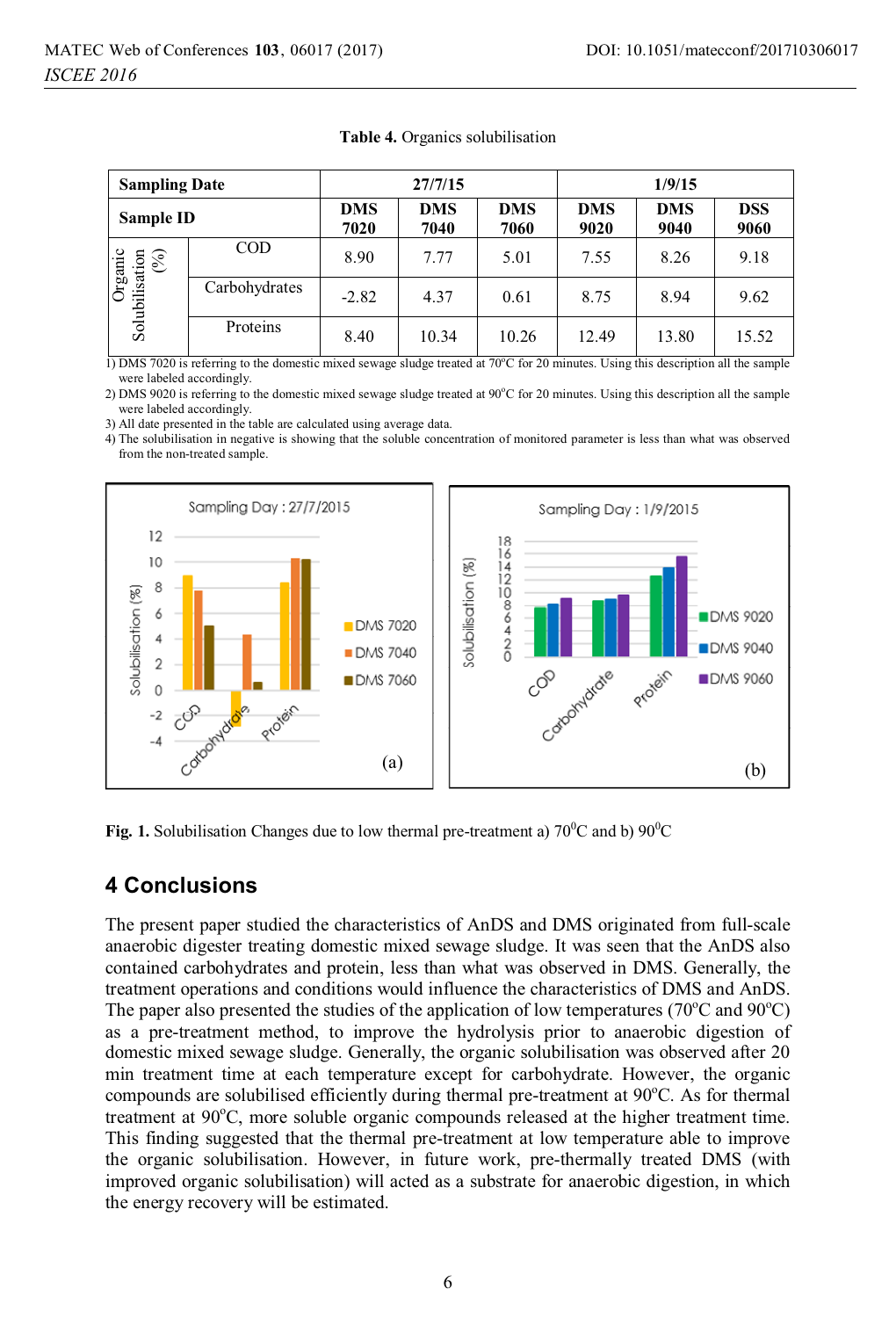The authors wish to express their gratitude to Universiti Tun Hussein Onn Malaysia (UTHM) for providing financial support and to R&D and Innovation Unit, Indah Water Konsortium (IWK) for their technical support.

### **References**

- [1] L. Appels, J. Baeyens, J. Degrève, and R. Dewil, Principles and Potential of The Anaerobic Digestion of Waste-Activated Sludge, *Prog. Energy Combust. Sci.*, **34**(6), 755–781, (2008)
- [2] M. B. Ridzuan, Z. Daud, A. A. Abdul Latiff, Z. Ahmad and Z. Zakariah, Landfill Leachate Treatment Using Hybrid Up-Flow Anaerobic Sludge Blanket ( HUASB ) Reactor, Int. J. Integr. Eng*.*, **5**(1), pp. 8–13, (2013)
- [3] C. Arnaiz, J. C. Gutierrez and J. Lebrato, Biomass stabilization in the anaerobic digestion of wastewater sludges, Bioresour. Technol., **97**(10), 1179–1184, (2006)
- [4] A.S. Muhamad Izham, A. Chrisnawan, M. Brown-Santirso, E.T. Gelindon, A. Kabalinskiy, L.M. Juan Roberto, T. Otsuki and M.O. Sinocruz, *APEC Energy Demand And Supply Outlook 6th Edition*, Vol. 1, Asia Pacific Energy Research Centre, Tokyo, (2016)
- [5] P. Kumaran, D. Hephzibah, R. Sivasankari, N. Saifuddin and A.H. Shamsuddin, A review on industrial scale anaerobic digestion systems deployment in Malaysia: Opportunities and challenges, Renew. Sustain. Energy Rev., **56**, 929–940, (2016)
- [6] Indah Water Konsortium Sdn Bhd, "*Cleaning the Unseen For a Sustainable Future*, Sustainable Report 2012-2013, (2013)
- [7] E. Farno, J.C. Baudez, R. Parthasarathy and N. Eshtiaghi, Rheological characterisation of thermally-treated anaerobic digested sludge: impact of temperature and thermal history, Water Res*.*, **56**, 156–61, (2014)
- [8] W. Lv, F.L. Schanbacher and Z. Yu, Putting Microbes to Work in Sequence: Recent Advances in Temperature-Phased Anaerobic Digestion Processes, Bioresour. Technol., **101**(24), 9409–14, (2010)
- [9] I. Angelidaki and W. Sanders, Assessment of the anaerobic biodegradability of macropollutants, Rev. Environ. Sci. Bio/Technology, **3**(2), 117–129, (2004)
- [10] S. Ponsá, I. Ferrer, F. Vázquez and X. Font, Optimization of the hydrolytic-acidogenic anaerobic digestion stage (55 degrees C) of sewage sludge: influence of pH and solid content., Water Res., **42**(14), 3972–80, (2008)
- [11] W.J. Park and J.H. Ahn, Effects of Microwave Pretreatment on Mesophilic Anaerobic Digestion for Mixture of Primary and Secondary Sludges Compared with Thermal Pretreatment, Environ. Eng. Res*.*, **16**(2), 103–109,(2011)
- [12] R. Jones, W. Parker, Z. Khan, S. Murthy and M. Rupke, Characterization of sludges for predicting anaerobic digester performance., Wat. Sci.Tech, **57**(5), 721–726, (2008)
- [13] L. Appels, J. Degrève, B. Van der Bruggen, J. Van Impe and R. Dewil, Influence of low temperature thermal pre-treatment on sludge solubilisation, heavy metal release and anaerobic digestion, Bioresour. Technol*.*, **101**(15), 5743–8, (2010)
- [14] I. A. Nges and J. Liu, Effects of anaerobic pre-treatment on the degradation of dewatered-sewage sludge, Renew. Energy, **34**(7), 1795–1800, (2009)
- [15] I. Ferrer, S. Ponsá, F. Vázquez and X. Font, Increasing biogas production by thermal (70°C) sludge pre-treatment prior to thermophilic anaerobic digestion, Biochem. Eng. J*.*, **42**(2), 186–192, (2008)